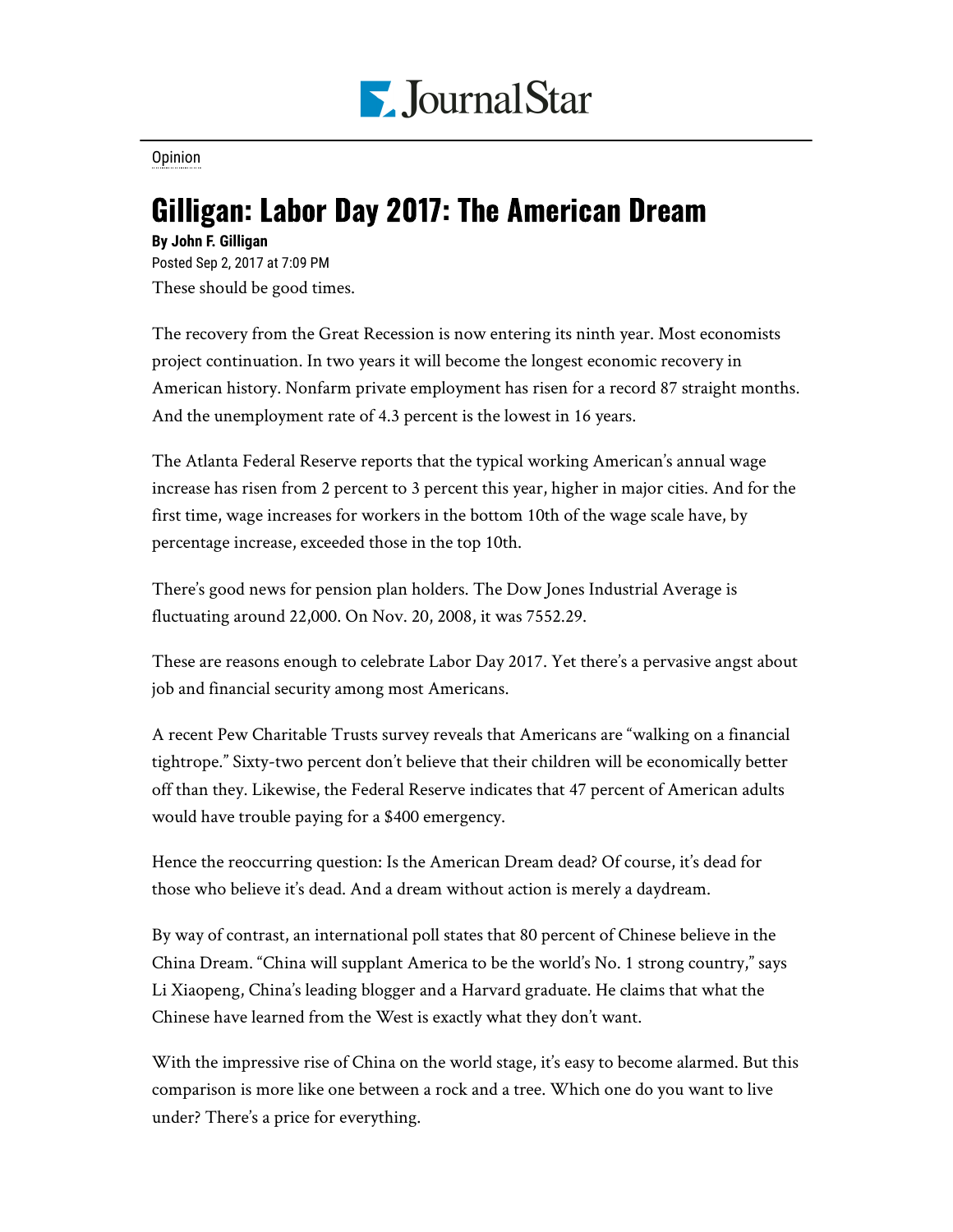The emerging global face-off is between autocratic and liberal governments. Top-down political systems demand conformity and subservience to the state. Everything hinges on a strong leader.

The American Dream is ensconced in a free-wheeling, bottom-up political system dependent upon voluntary compliance, personal responsibility and initiative. The greatness of America is its people. And the state secures the rights of the people.

The most powerful determining force of where a society goes is driven by either optimism or pessimism. The above surveys, although imperfect, suggest a less hopeful mood in America. The result is perverse: People stop trying to be successful, which guarantees failure.

There are 6.2 million unfilled jobs. Employers can't find people with the knowledge, skills and motivation to fill them. Meanwhile, 5.7 million men have adopted a lifestyle of not working. They're not included in unemployment statistics. Nicholas Eberstadt's "Men Without Work" identifies this army of able-bodied men between the ages of 25 to 55 as "America's invisible crisis." Its size has been growing nonstop since 1964.

What do they do? Eberstadt's in-depth research: approximately 10 minutes of work a day, with the remaining time devoted to video games, internet activities, Tinder, TV, drugs and alcohol. But they know how to exploit the welfare system.

Part of keeping the American Dream alive is by inspiring hope and opportunity in American children. They can have a better life and build a better America. But it takes self-discipline, diligent work, determination to pursue a goal and persistence to be successful.

This is what the psychologist Angela Duckworth calls grit. Her research during the last 10 years demonstrates that grit more than socioeconomic status, IQ, physical conditions and even college degrees is the determinate factor of success.

Our nation's history has been filled with dire and evil times. George Washington, Abraham Lincoln, Franklin Roosevelt and the American people fought off despairing moods when the nation was on the verge of dissolution.

Resilience is part of our American heritage. Americans have always risen to make a better nation and never have accepted a victim status. A great country finds ways to overcome obstacles and is never overwhelmed by them. That's grit. "We shall overcome" is what will keep the American Dream alive.